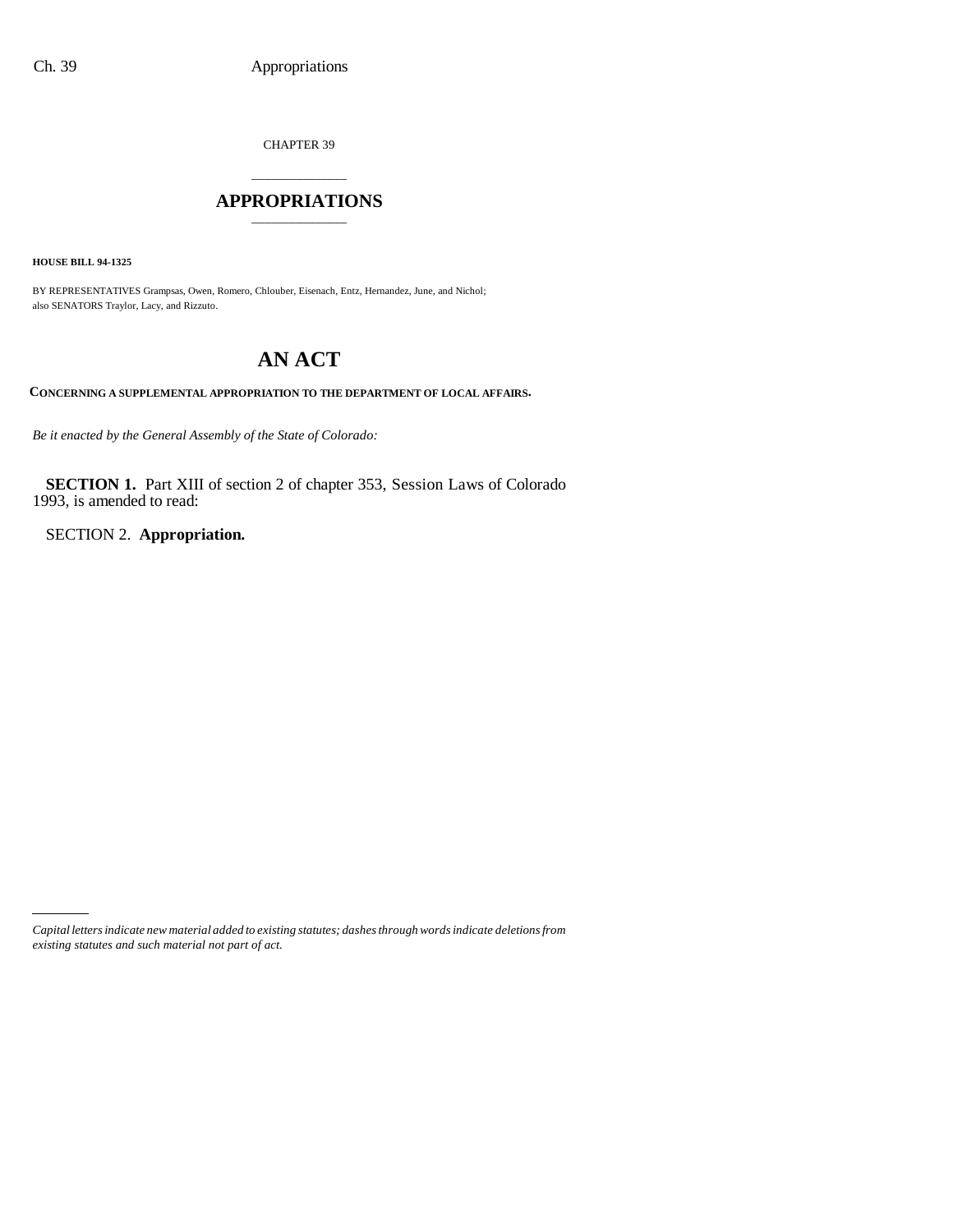|                           |                                      |              | <b>APPROPRIATION FROM</b>     |    |                               |    |                             |    |                                           |                                |  |
|---------------------------|--------------------------------------|--------------|-------------------------------|----|-------------------------------|----|-----------------------------|----|-------------------------------------------|--------------------------------|--|
|                           | <b>ITEM &amp;</b><br><b>SUBTOTAL</b> | <b>TOTAL</b> | <b>GENERAL</b><br><b>FUND</b> |    | <b>GENERAL</b><br><b>FUND</b> |    | <b>CASH</b><br><b>FUNDS</b> |    | <b>CASH</b><br><b>FUNDS</b>               | <b>FEDERAL</b><br><b>FUNDS</b> |  |
|                           | \$<br>\$                             | \$           |                               | \$ | <b>EXEMPT</b>                 | \$ |                             | \$ | <b>EXEMPT</b>                             | \$                             |  |
|                           |                                      |              |                               |    |                               |    |                             |    |                                           |                                |  |
|                           |                                      |              | <b>PART XIII</b>              |    |                               |    |                             |    |                                           |                                |  |
|                           |                                      |              | DEPARTMENT OF LOCAL AFFAIRS   |    |                               |    |                             |    |                                           |                                |  |
|                           |                                      |              |                               |    |                               |    |                             |    |                                           |                                |  |
| (1) ADMINISTRATION        |                                      |              |                               |    |                               |    |                             |    |                                           |                                |  |
| <b>Personal Services</b>  |                                      |              |                               |    |                               |    |                             |    |                                           |                                |  |
| <b>Executive Director</b> | 716,890                              |              | 358,025                       |    |                               |    | 32,323(f)<br>$\bullet$      |    |                                           |                                |  |
|                           |                                      |              |                               |    |                               |    |                             |    | 358,865 $(T)^b$                           |                                |  |
|                           |                                      |              | $(8.0$ FTE)                   |    |                               |    | $(+.0$ FTE)                 |    | $(5.0 FFE)$                               |                                |  |
|                           |                                      |              |                               |    |                               |    |                             |    | $(6.0$ FTE)                               |                                |  |
| Group Health and Life     | 326,606                              |              | 232,372                       |    |                               |    | 94,234                      |    |                                           |                                |  |
|                           |                                      |              |                               |    |                               |    | 5,000 °                     |    | $89,234$ <sup>n</sup>                     |                                |  |
| Short-term Disability     | 16,933                               |              | 10,781                        |    |                               |    | $4,372$ <sup>e</sup>        |    |                                           | 1,780                          |  |
|                           |                                      |              |                               |    |                               |    | 1,000 °                     |    | $3,372$ <sup>n</sup>                      |                                |  |
| Anniversary Increases     | 175,806                              |              | 118,028                       |    |                               |    | $25,028$ <sup>e</sup>       |    | 25,028 <sup>n</sup>                       | 32,750                         |  |
| Workers' Compensation     | 89,126                               |              | 81,996                        |    |                               |    | 7,130                       |    |                                           |                                |  |
|                           |                                      |              |                               |    |                               |    | 200 <sup>c</sup>            |    | $6,930$ <sup>n</sup>                      |                                |  |
| <b>Operating Expenses</b> | 399,073                              |              | 297,287                       |    |                               |    | $20,532$ <sup>d</sup>       |    | $19,587$ (T) <sup>c</sup>                 | 61,667                         |  |
|                           |                                      |              |                               |    |                               |    | 3,500 <sup>d</sup>          |    | 36,619 $e$                                |                                |  |
| <b>Travel Expenses</b>    | 101,080                              |              | 78,674                        |    |                               |    | $475$ <sup>d</sup>          |    | $2,375$ (T) <sup><math>\circ</math></sup> | 19,556                         |  |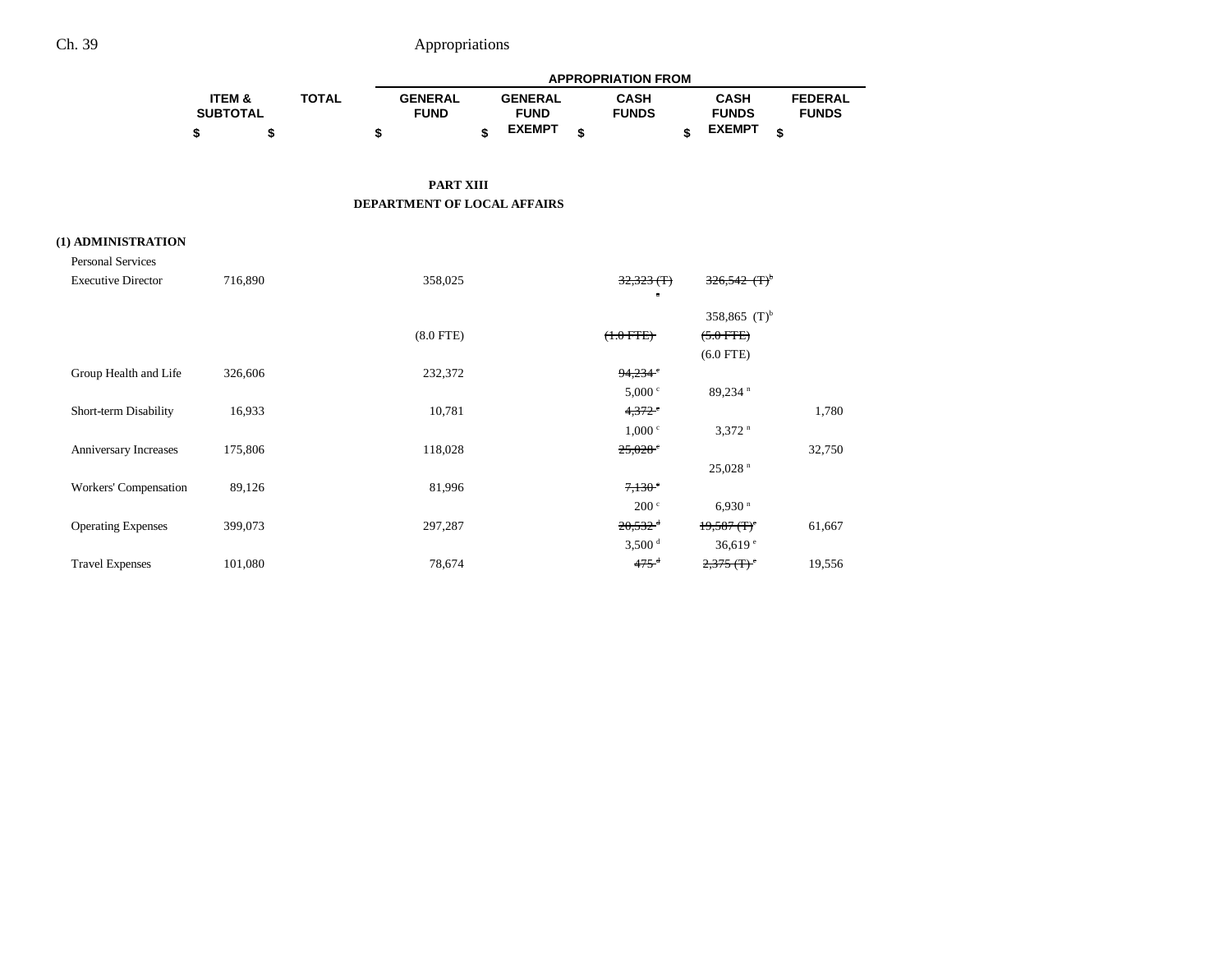|                              |         |             | 300 <sup>d</sup>          | 2,550 e                                |        |
|------------------------------|---------|-------------|---------------------------|----------------------------------------|--------|
| <b>Legal Services</b>        | 105,046 | 84,037      | 17.858                    |                                        | 3,151  |
|                              |         |             |                           | $17,858$ <sup>n</sup>                  |        |
| <b>Purchase of Services</b>  |         |             |                           |                                        |        |
| from Computer Center         | 5,518   | 5,206       | $312$ <sup>c</sup>        |                                        |        |
|                              |         |             |                           | 312 <sup>n</sup>                       |        |
| Payment to Risk Management   |         |             |                           |                                        |        |
| and Property Funds           | 9,113   | 8,316       | 797 <sup>°</sup>          |                                        |        |
|                              | 12,596  | 11,450      |                           | $1,146$ <sup>n</sup>                   |        |
| Vehicle Lease Payments       | 62,676  | 62,676      |                           |                                        |        |
| <b>ADP</b> Capital Outlay    | 17,528  | 15,628      | 1,900°                    |                                        |        |
|                              |         |             |                           | $1,900$ <sup>n</sup>                   |        |
| <b>Leased Space</b>          | 24,171  | 21,857      | $423(f)$ <sup>f</sup>     | $211($ T) <sup>8</sup>                 | 1,680  |
|                              |         |             |                           | $634(T)^{8}$                           |        |
| Capitol Complex              |         |             |                           |                                        |        |
| <b>Leased Space</b>          | 271,195 | 245,838     | $4,671$ (T) <sup>h</sup>  | $3,167$ (T) <sup>m</sup>               | 17,519 |
|                              | 279,209 | 253,103     |                           | $8,069$ <sup>m</sup>                   | 18,037 |
| <b>Grand Junction Office</b> |         |             |                           |                                        |        |
| <b>Building Leased Space</b> | 14,610  | 8,088       | $405(T)^f$                | $202 \, (\text{T})^5$                  | 5,915  |
|                              |         |             |                           | $607 (T)^{g}$                          |        |
| <b>Health Data</b>           |         |             |                           |                                        |        |
| Commission $71$              | 274,347 | 214,947     | $29,700$ (T) <sup>2</sup> | $29,700$ (T) <sup><math>'</math></sup> |        |
|                              |         |             |                           |                                        |        |
|                              |         |             |                           | 59,400 $(T)^{j}$                       |        |
|                              |         | $(3.5$ FTE) | $(0.5$ FTE)               | $(0.5$ FTE)                            |        |
|                              |         |             |                           | $(1.0$ FTE)                            |        |
|                              |         |             |                           |                                        |        |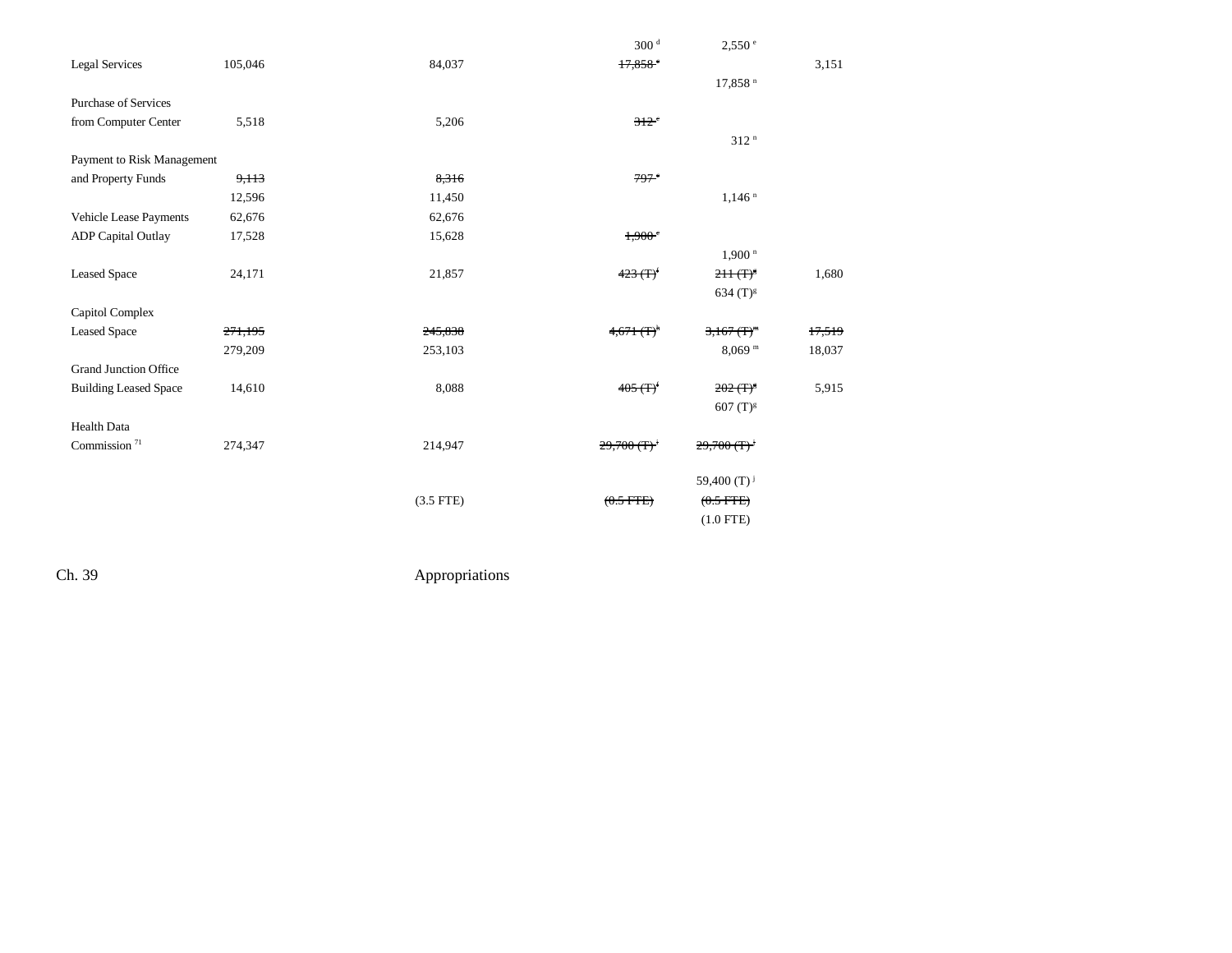|                                              |                           |              |           |    | <b>APPROPRIATION FROM</b> |                                                 |               |    |                             |    |                             |                                |  |  |
|----------------------------------------------|---------------------------|--------------|-----------|----|---------------------------|-------------------------------------------------|---------------|----|-----------------------------|----|-----------------------------|--------------------------------|--|--|
|                                              | ITEM &<br><b>SUBTOTAL</b> | <b>TOTAL</b> |           |    |                           | <b>GENERAL</b><br><b>GENERAL</b><br><b>FUND</b> |               |    | <b>CASH</b><br><b>FUNDS</b> |    | <b>CASH</b><br><b>FUNDS</b> | <b>FEDERAL</b><br><b>FUNDS</b> |  |  |
|                                              | \$                        | \$           |           | \$ |                           | \$                                              | <b>EXEMPT</b> | \$ |                             | \$ | <b>EXEMPT</b>               | \$                             |  |  |
| Health Data<br>Commission                    |                           |              |           |    |                           |                                                 |               |    |                             |    |                             |                                |  |  |
| <b>Travel Expenses</b>                       |                           | 2,656        |           |    | 2,056                     |                                                 |               |    | $300 (T)^{i}$               |    | 300(T)<br>$600(T)^{j}$      |                                |  |  |
| Youth Services Corps<br><b>Indirect Cost</b> |                           | 750,000      |           |    |                           |                                                 |               |    |                             |    |                             | 750,000                        |  |  |
| Assessment                                   |                           | 358,865      |           |    |                           |                                                 |               |    | 32,323(f)<br>ж              |    | $144, 185$ (T) <sup>t</sup> | 182,357                        |  |  |
|                                              |                           |              |           |    |                           |                                                 |               |    |                             |    | $176,508$ <sup>1</sup>      |                                |  |  |
|                                              |                           |              | 3,721,239 |    |                           |                                                 |               |    |                             |    |                             |                                |  |  |
|                                              |                           |              | 3,732,736 |    |                           |                                                 |               |    |                             |    |                             |                                |  |  |

<sup>a</sup> Of this amount, \$9,568 shall be from statewide indirect cost recoveries, and \$22,755 shall be from departmental indirect cost recoveries.

<sup>b</sup> Of this amount, \$96,656 \$106,224 shall be from statewide indirect cost recoveries, and \$229,886 \$252,641 shall be from departmental indirect cost recoveries. This amount includes \$248,163 of federal indirect cost recoveries and \$78,379 of indirect cost recoveries on exempt cash fund sources.

c These amounts shall be from various cash sources.

<sup>d</sup> Of these amounts, \$17,207 shall be from user charges for the Automated Mapping System, and \$3,800(T) THESE AMOUNTS shall be from the Limited Gaming Fund.

<sup>e</sup> Of these amounts, \$13,865 \$13,865(T) shall be from federal Low Income Energy Assistance Program funds appropriated in the Department of Social Services,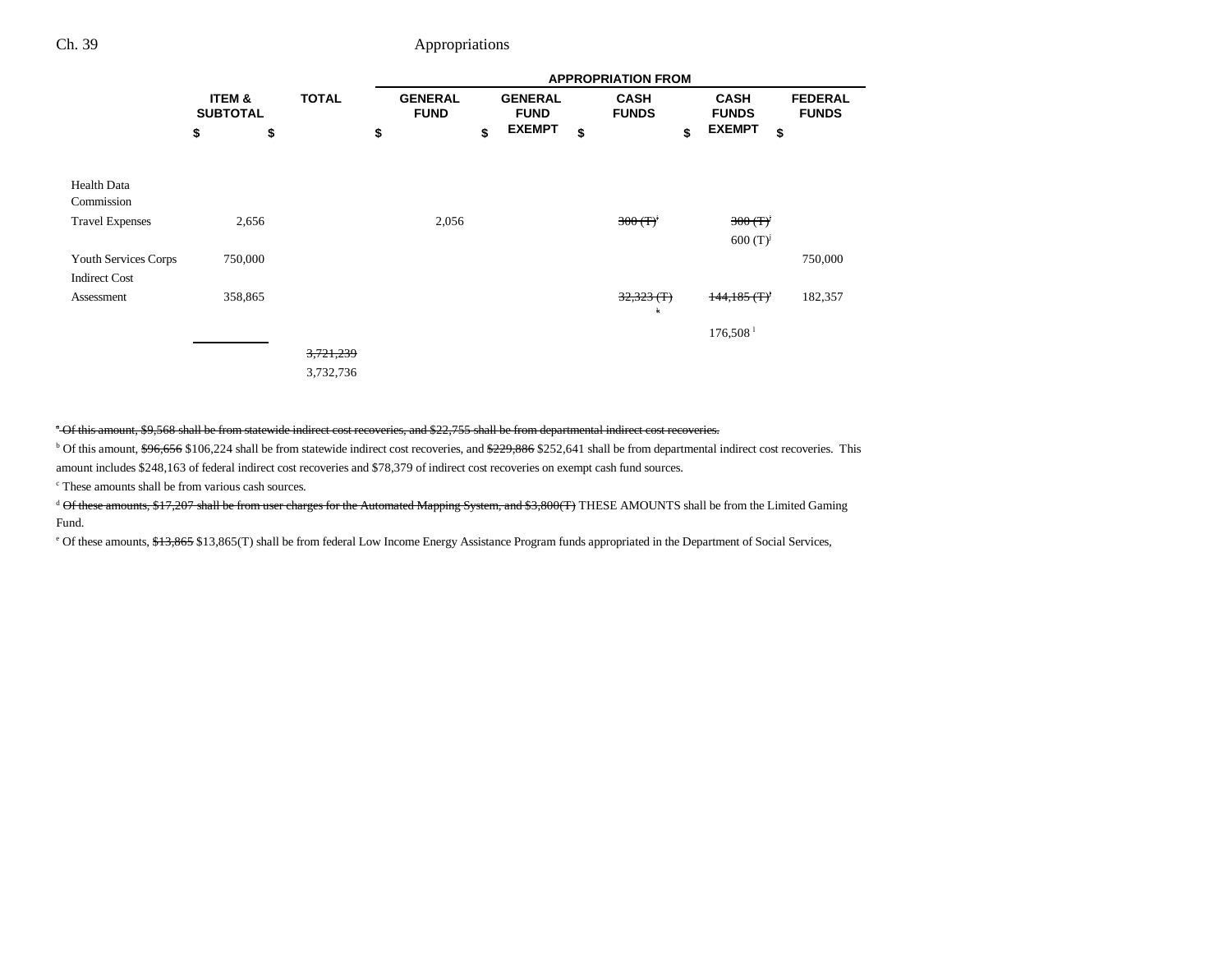\$17,207(T) SHALL BE FROM VARIOUS STATE AGENCY USER CHARGES FOR THE AUTOMATED MAPPING SYSTEM, and \$8,097 shall be from the <del>Conservation Trust Fund.</del> STATE LOTTERY FUND.

f These amounts shall be from the Local Government Severance Tax Fund.

<sup>g</sup> These amounts shall be from federal mineral leasing revenues. OF THESE AMOUNTS, \$828 SHALL BE FROM THE LOCAL GOVERNMENT SEVERANCE TAX

FUND, AND \$413 SHALL BE FROM FEDERAL MINERAL LEASING REVENUES.

h This amount shall be from the Local Government Severance Tax Fund.

i These amounts shall be from the General Fund Medicaid appropriation in the Department of Social Services.

<sup>j</sup> These amounts shall be from federal Medicaid funds appropriated in the Department of Social Services.

k Of this amount, \$21,841 shall be from the Local Government Severance Tax Fund, and \$10,482 shall be from Local Utility Management Assistance funds. l Of this amount, \$13,543 \$13,543(T) shall be from federal mineral leasing revenues, \$21,841(T) SHALL BE FROM THE LOCAL GOVERNMENT SEVERANCE TAX FUND, \$10,482(T) SHALL BE FROM LOCAL UTILITY MANAGEMENT ASSISTANCE FUNDS, \$9,211 shall be from the Conservation Trust Fund, STATE LOTTERY FUND, \$20,852 \$20,852(T) shall be from federal funds appropriated in the Department of Social Services, \$44,954 \$44,954(T) shall be from federal funds appropriated in the Office of the Governor, and  $$55,625$5,625(T)$  shall be from reserves in the Tourism Promotion Fund. m Of this amount, \$2,335 \$2,404(T) shall be from federal mineral leasing revenues, \$4,809(T) SHALL BE FROM THE LOCAL GOVERNMENT SEVERANCE TAX FUND, and \$832 \$856 shall be from the Conservation Trust Fund. STATE LOTTERY FUND. n THESE AMOUNTS SHALL BE FROM VARIOUS EXEMPT CASH FUND SOURCES.

#### **(2) PROPERTY TAXATION**

| <b>Board of Assessment</b>     |              |
|--------------------------------|--------------|
| Appeals                        | 548,526      |
|                                | $(16.0$ FTE) |
| <b>Board of Assessment</b>     |              |
| <b>Appeals Travel Expenses</b> | 10.642       |
| <b>Property Taxation</b>       | 1.866.154    |
|                                | $(42.0$ FTE) |
| Property Tax Advisory          |              |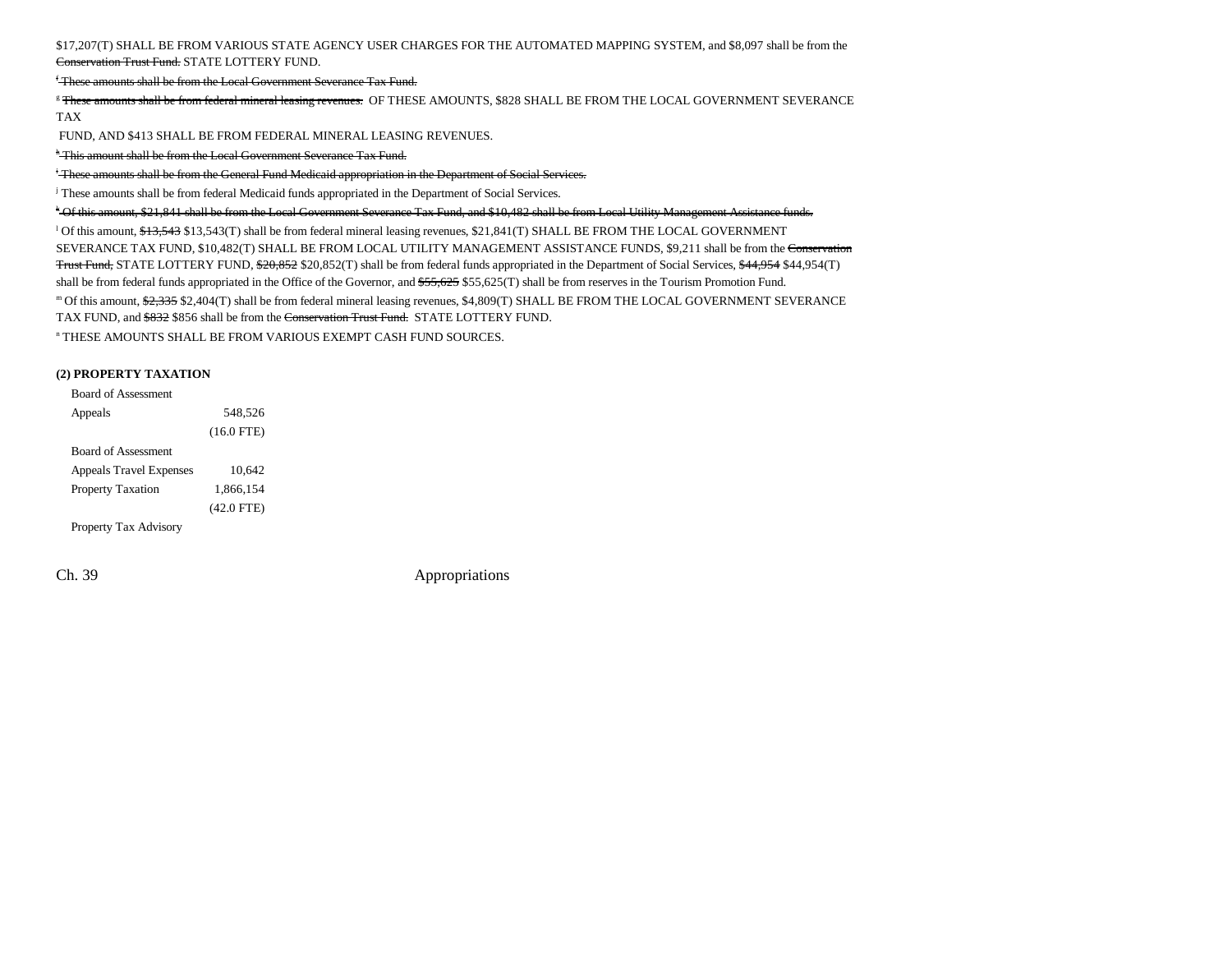|                                 |                           |              | <b>APPROPRIATION FROM</b> |    |                               |    |                             |    |                             |    |                                |
|---------------------------------|---------------------------|--------------|---------------------------|----|-------------------------------|----|-----------------------------|----|-----------------------------|----|--------------------------------|
|                                 | ITEM &<br><b>SUBTOTAL</b> | <b>TOTAL</b> |                           |    | <b>GENERAL</b><br><b>FUND</b> |    | <b>CASH</b><br><b>FUNDS</b> |    | <b>CASH</b><br><b>FUNDS</b> |    | <b>FEDERAL</b><br><b>FUNDS</b> |
|                                 | \$<br>\$                  |              | \$                        | \$ | <b>EXEMPT</b>                 | \$ |                             | \$ | <b>EXEMPT</b>               | \$ |                                |
| Committee                       | 2,447                     |              |                           |    |                               |    |                             |    |                             |    |                                |
| <b>State Board</b>              |                           |              |                           |    |                               |    |                             |    |                             |    |                                |
| of Equalization                 | 16,254                    |              |                           |    |                               |    |                             |    |                             |    |                                |
|                                 |                           | 2,444,023    | 2,444,023                 |    |                               |    |                             |    |                             |    |                                |
| (3) COMMUNITY DEVELOPMENT       |                           |              |                           |    |                               |    |                             |    |                             |    |                                |
| (A) Division of Housing         |                           |              |                           |    |                               |    |                             |    |                             |    |                                |
| <b>Personal Services</b>        | 754,246                   |              | 754,246                   |    |                               |    |                             |    |                             |    |                                |
|                                 |                           |              | $(15.0$ FTE)              |    |                               |    |                             |    |                             |    |                                |
| Factory Built Commercial        |                           |              |                           |    |                               |    |                             |    |                             |    |                                |
| <b>Buildings Inspections</b>    | 41,737                    |              |                           |    |                               |    | 41,737 <sup>a</sup>         |    |                             |    |                                |
|                                 |                           |              |                           |    |                               |    | $(1.0$ FTE)                 |    |                             |    |                                |
| <b>Factory Built Commercial</b> |                           |              |                           |    |                               |    |                             |    |                             |    |                                |
| <b>Buildings Inspections</b>    |                           |              |                           |    |                               |    |                             |    |                             |    |                                |
| <b>Travel Expenses</b>          | 25,112                    |              |                           |    |                               |    | $25,112$ <sup>a</sup>       |    |                             |    |                                |
| HUD Programs -                  |                           |              |                           |    |                               |    |                             |    |                             |    |                                |
| <b>Personal Services</b>        | 175,359                   |              |                           |    |                               |    |                             |    |                             |    | 175,359                        |
|                                 |                           |              |                           |    |                               |    |                             |    |                             |    | $(4.7$ FTE)                    |
| Housing Rehabilitation          |                           |              |                           |    |                               |    |                             |    |                             |    |                                |
| and Construction Grants         | 600,000                   |              | 600,000                   |    |                               |    |                             |    |                             |    |                                |
| Section 8 Grants                | 2,442,773                 |              |                           |    |                               |    |                             |    |                             |    | 2,442,773                      |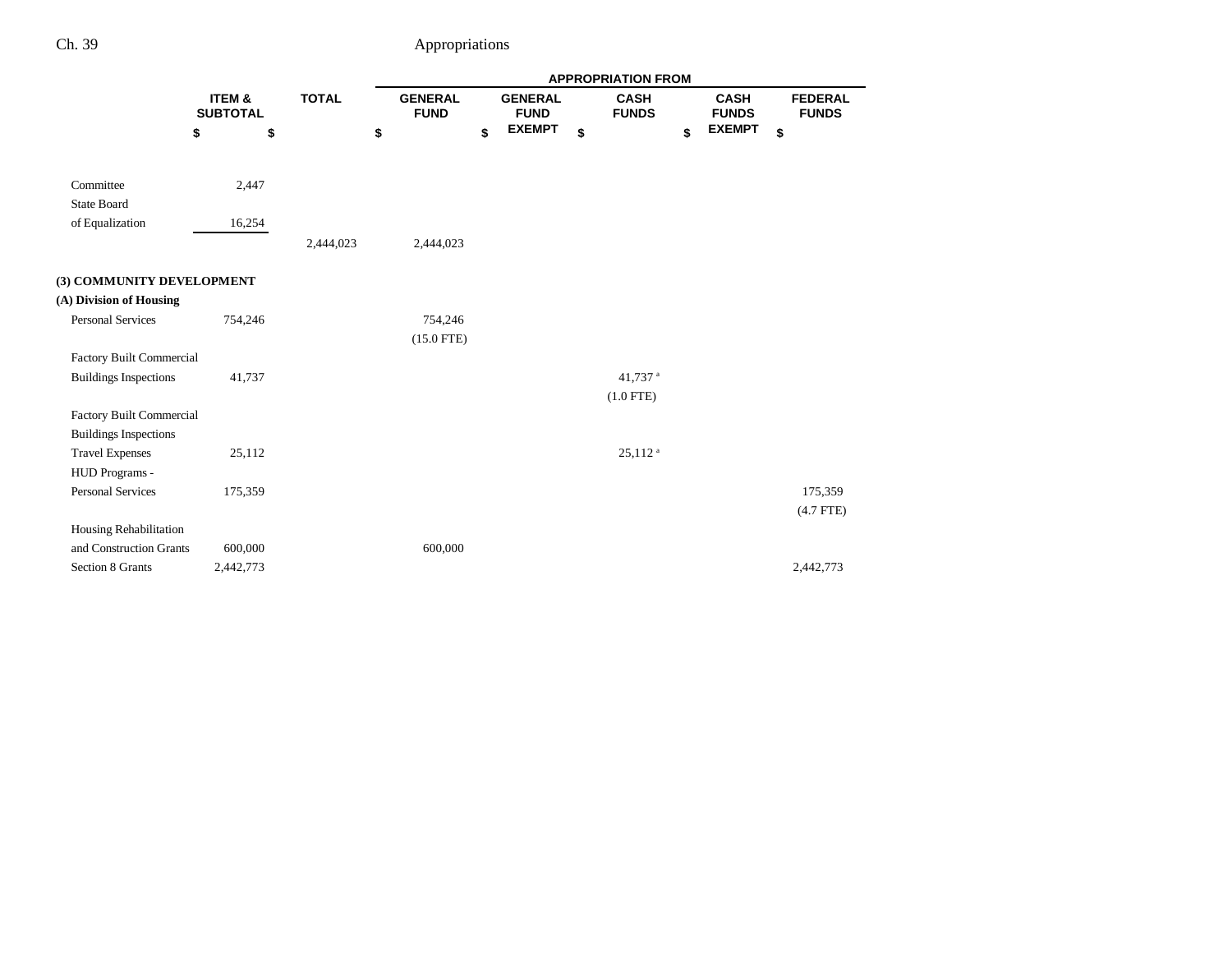| <b>Housing Assistance</b>    |            |                     |
|------------------------------|------------|---------------------|
| Voucher Program              | 1,760,120  |                     |
| <b>Emergency Shelter</b>     |            |                     |
| Program                      | 312,000    |                     |
| <b>HUD Housing</b>           | 3,792,814  |                     |
| Assistance                   |            |                     |
| Low Income Energy            |            |                     |
| Assistance Program -         |            |                     |
| Training and Technical       |            |                     |
| Assistance                   | 379,000    | 379,000 $(T)^b$     |
|                              |            | $(7.0$ FTE)         |
| Low Income Energy            |            |                     |
| Assistance Program           | 2,363,025  | 2,363,025 $(T)^{b}$ |
| Department of Energy         |            |                     |
| Weatherization Program       |            |                     |
| Administration,              |            |                     |
| Training, and Technical      |            |                     |
| Assistance                   | 294,500    |                     |
|                              |            |                     |
| <b>Weatherization Grants</b> | 3,377,675  |                     |
|                              | 16,318,361 |                     |

<sup>a</sup> These amounts shall be from the Nonresidential Structure Regulation Fund pursuant to Section 24-32-1905, C.R.S.

**b** These amounts shall be from federal funds appropriated in the Department of Social Services.

### **(B) Division of Local Government**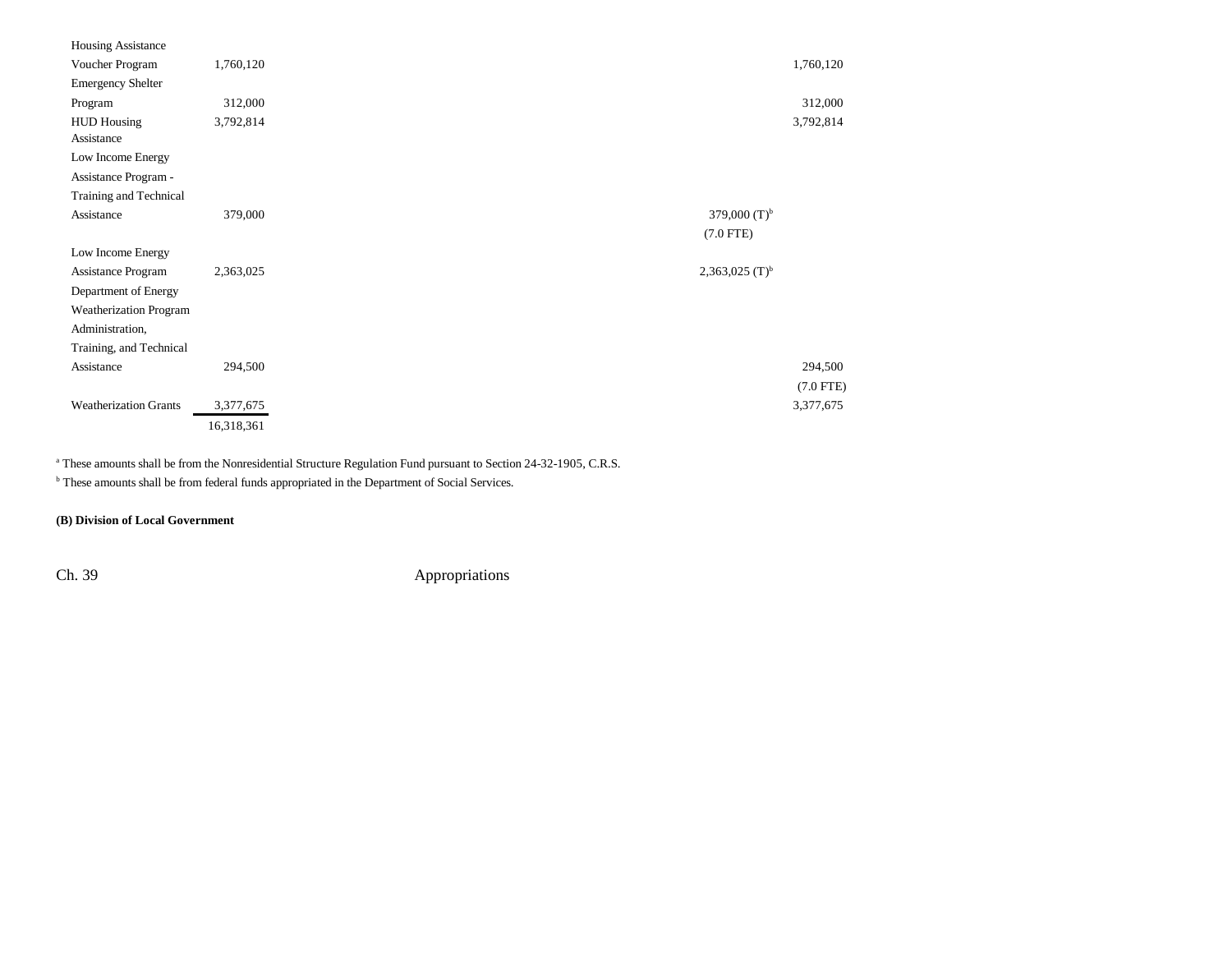|                                 | <b>APPROPRIATION FROM</b>            |              |    |                               |    |                               |                             |    |                             |                                |
|---------------------------------|--------------------------------------|--------------|----|-------------------------------|----|-------------------------------|-----------------------------|----|-----------------------------|--------------------------------|
|                                 | <b>ITEM &amp;</b><br><b>SUBTOTAL</b> | <b>TOTAL</b> |    | <b>GENERAL</b><br><b>FUND</b> |    | <b>GENERAL</b><br><b>FUND</b> | <b>CASH</b><br><b>FUNDS</b> |    | <b>CASH</b><br><b>FUNDS</b> | <b>FEDERAL</b><br><b>FUNDS</b> |
|                                 | \$<br>\$                             |              | \$ |                               | \$ | <b>EXEMPT</b>                 | \$                          | \$ | <b>EXEMPT</b>               | \$                             |
|                                 |                                      |              |    |                               |    |                               |                             |    |                             |                                |
| <b>Personal Services</b>        | 942,501                              |              |    | 919,352                       |    |                               | $23,149$ <sup>a</sup>       |    |                             |                                |
|                                 |                                      |              |    | $(18.2$ FTE)                  |    |                               | $(0.5$ FTE $)$              |    |                             |                                |
| Local Utility Management        |                                      |              |    |                               |    |                               |                             |    |                             |                                |
| Assistance                      | 61,734                               |              |    |                               |    |                               | $61,734$ <sup>b</sup>       |    |                             |                                |
|                                 |                                      |              |    |                               |    |                               | 10,289h                     |    | 51,445 <sup>f</sup>         |                                |
|                                 |                                      |              |    |                               |    |                               | $(1.5$ $FTE)$               |    |                             |                                |
|                                 |                                      |              |    |                               |    |                               | $(0.3$ FTE)                 |    | $(1.2$ FTE)                 |                                |
| <b>Local Utility Management</b> |                                      |              |    |                               |    |                               |                             |    |                             |                                |
| <b>Assistance Travel</b>        |                                      |              |    |                               |    |                               |                             |    |                             |                                |
| Expenses                        | 3,515                                |              |    |                               |    |                               | $3.515^{b}$                 |    |                             |                                |
|                                 |                                      |              |    |                               |    |                               | 586 <sup>b</sup>            |    | $2,929$ <sup>f</sup>        |                                |
| <b>Local Government</b>         |                                      |              |    |                               |    |                               |                             |    |                             |                                |
| <b>Training Seminars</b>        | 40,000                               |              |    |                               |    |                               | 40,000 $\degree$            |    |                             |                                |
| <b>Bond Allocation</b>          |                                      |              |    |                               |    |                               |                             |    |                             |                                |
| Committee                       | 2,850                                |              |    | 2,850                         |    |                               |                             |    |                             |                                |
| Nonrated Public                 |                                      |              |    |                               |    |                               |                             |    |                             |                                |
| Securities                      | 15,000                               |              |    |                               |    |                               | $15,000$ <sup>d</sup>       |    |                             |                                |
|                                 |                                      |              |    |                               |    |                               | $(0.5$ FTE)                 |    |                             |                                |
| W.K. Kellogg Foundation         |                                      |              |    |                               |    |                               |                             |    |                             |                                |
| Grant                           | 12,000                               |              |    |                               |    |                               |                             |    | $12,000$ $\degree$          |                                |
|                                 | 1,077,600                            |              |    |                               |    |                               |                             |    |                             |                                |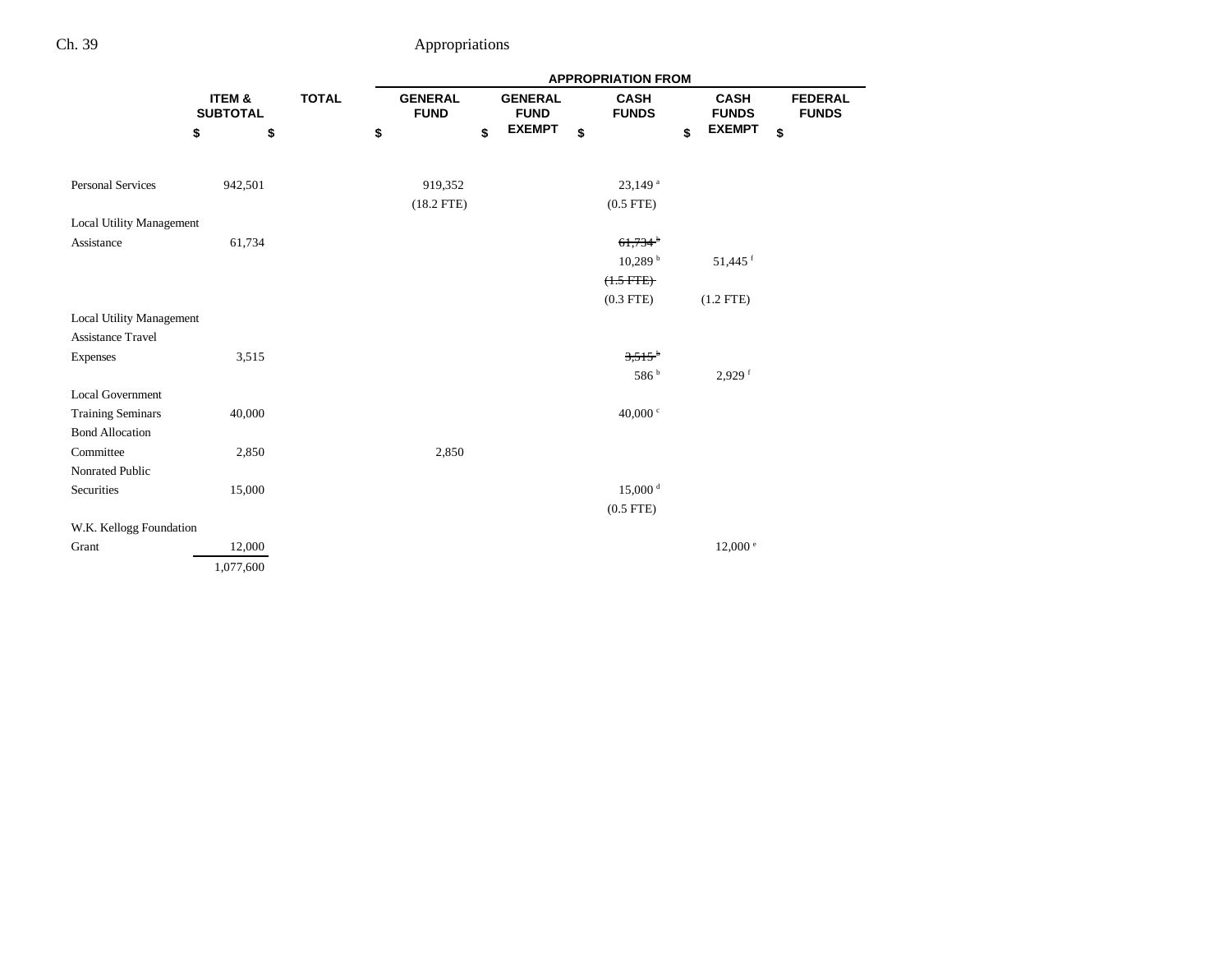<sup>a</sup> This amount shall be from user charges for the Automated Mapping System.

b These amounts shall be from the Colorado Water Resources and Power Development Authority pursuant to Section 37-95-107.6, C.R.S.

c This amount shall be from fees paid by seminar participants.

<sup>d</sup> This amount shall be from the Nonrated Public Securities Cash Fund pursuant to Section 11-58-106(5), C.R.S.

e This amount shall be from a private foundation grant.

# f THESE AMOUNTS SHALL BE FROM FEDERAL FUNDS RECEIVED FROM THE COLORADO WATER RESOURCES AND POWER DEVELOPMENT

AUTHORITY

PURSUANT TO SECTION 37-95-107.6, C.R.S..

#### **(C) Conservation Trust Fund**

| <b>Personal Services</b>           | 57,907      |
|------------------------------------|-------------|
|                                    | $(1.0$ FTE) |
| Conservation Trust Fund 17,601,052 |             |
|                                    | 17,658,959  |

17,658,959 a

<sup>a</sup> This amount shall be from the State Lottery Fund pursuant to Section 24-35-210(4)(a), C.R.S.

#### **(D) Gaming Contiguous Counties Impact Fund**

| <b>Personal Services</b> | 37,811      |                          |
|--------------------------|-------------|--------------------------|
|                          | $(1.0$ FTE) |                          |
| Grants                   | 943,699     |                          |
|                          | 1,754,060   |                          |
|                          | 981,510     | $981.510$ <sup>a</sup>   |
|                          | 1,791,871   | $1,791,871$ <sup>a</sup> |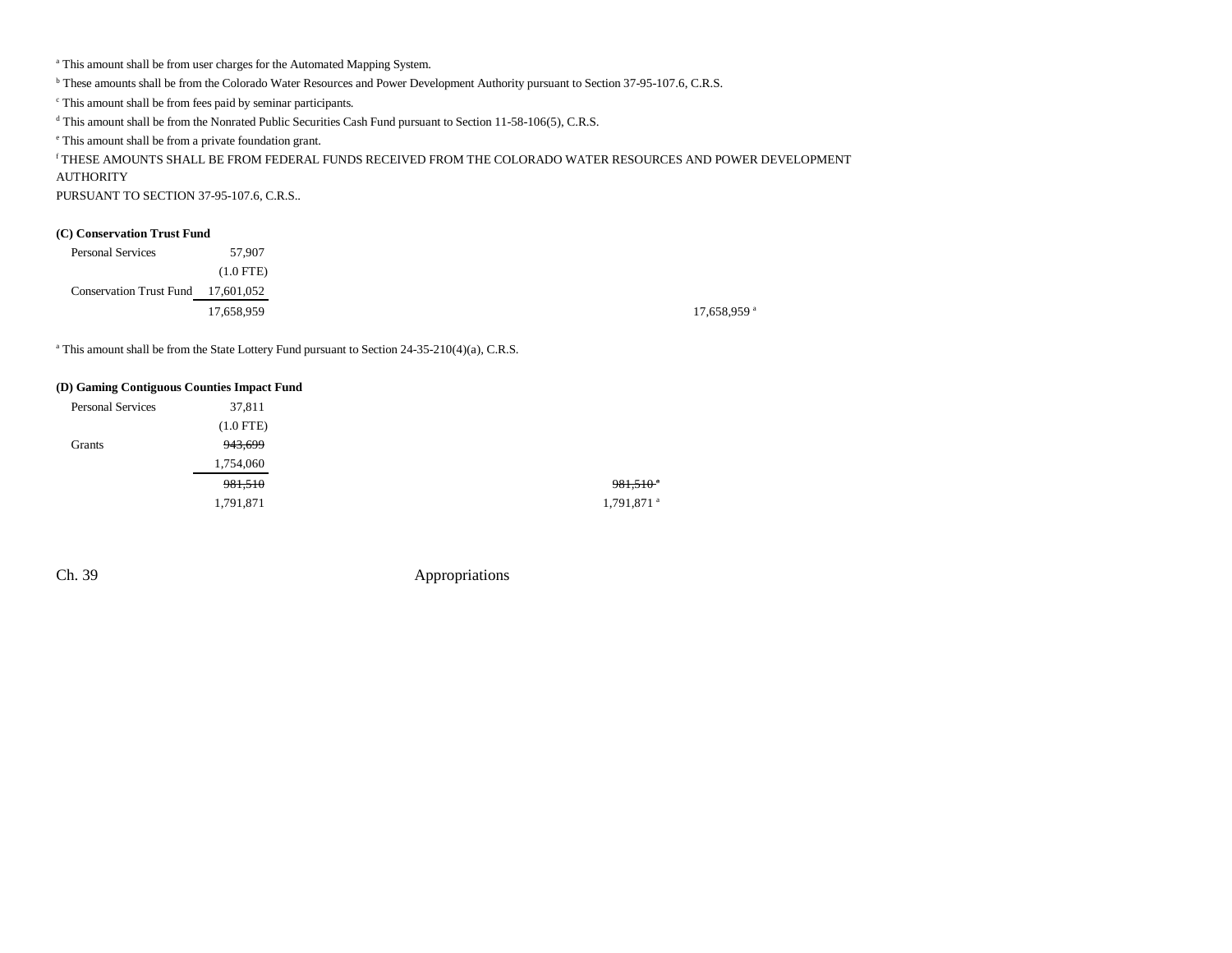|                                                                                                                            |                           |              | <b>APPROPRIATION FROM</b>     |    |                               |    |                              |                             |                                |  |  |  |
|----------------------------------------------------------------------------------------------------------------------------|---------------------------|--------------|-------------------------------|----|-------------------------------|----|------------------------------|-----------------------------|--------------------------------|--|--|--|
|                                                                                                                            | ITEM &<br><b>SUBTOTAL</b> | <b>TOTAL</b> | <b>GENERAL</b><br><b>FUND</b> |    | <b>GENERAL</b><br><b>FUND</b> |    | <b>CASH</b><br><b>FUNDS</b>  | <b>CASH</b><br><b>FUNDS</b> | <b>FEDERAL</b><br><b>FUNDS</b> |  |  |  |
|                                                                                                                            | \$<br>\$                  |              | \$                            | \$ | <b>EXEMPT</b>                 | \$ |                              | <b>EXEMPT</b><br>\$         | \$                             |  |  |  |
| <sup>a</sup> This amount shall be from the Gaming Contiguous Counties Impact Fund pursuant to Section 12-47.1-1401, C.R.S. |                           |              |                               |    |                               |    |                              |                             |                                |  |  |  |
|                                                                                                                            |                           | 36,036,430   |                               |    |                               |    |                              |                             |                                |  |  |  |
|                                                                                                                            |                           | 36,846,791   |                               |    |                               |    |                              |                             |                                |  |  |  |
| (4) ECONOMIC DEVELOPMENT                                                                                                   |                           |              |                               |    |                               |    |                              |                             |                                |  |  |  |
| (A) Community Development                                                                                                  |                           |              |                               |    |                               |    |                              |                             |                                |  |  |  |
| (1) Field Services                                                                                                         |                           |              |                               |    |                               |    |                              |                             |                                |  |  |  |
| Program Costs                                                                                                              | 1,537,450                 |              | 761,404                       |    |                               |    | $226,078$ (T)<br>$\alpha$    | 164.359(f)                  | 385,609                        |  |  |  |
|                                                                                                                            |                           |              |                               |    |                               |    |                              | 390,437 $(T)^{b}$           |                                |  |  |  |
|                                                                                                                            |                           |              | $(12.0$ FTE)                  |    |                               |    | $(4.0$ FTE)                  | $(3.0$ FTE)                 | $(7.3$ FTE)                    |  |  |  |
|                                                                                                                            |                           |              |                               |    |                               |    |                              | $(7.0$ FTE)                 |                                |  |  |  |
| <b>Travel Expenses</b>                                                                                                     | 78,133                    |              | 41,970                        |    |                               |    | $10,145$ (T)<br>$\mathbf{a}$ | $9,018$ $($ F) <sup>b</sup> | 17,000                         |  |  |  |
|                                                                                                                            |                           |              |                               |    |                               |    |                              | $19,163$ (T) <sup>b</sup>   |                                |  |  |  |
|                                                                                                                            | 1,615,583                 |              |                               |    |                               |    |                              |                             |                                |  |  |  |

#### a These amounts shall be from the Local Government Severance Tax Fund.

b Of these amounts, \$236,223 SHALL BE FROM THE LOCAL GOVERNMENT SEVERANCE TAX FUND, \$118,125 shall be from federal mineral leasing revenues, and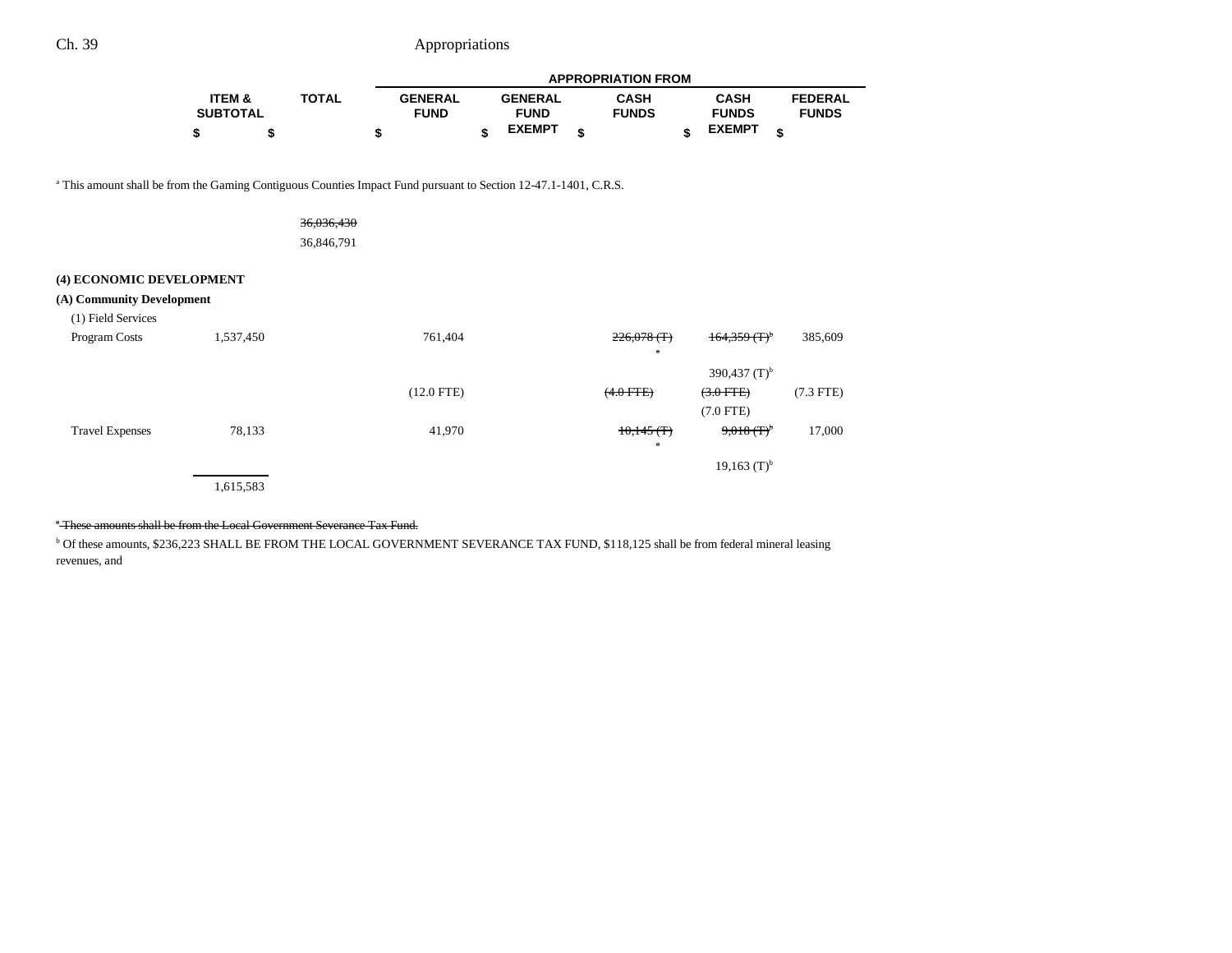#### \$55,252 shall be from reserves in the Tourism Promotion Fund.

### (2) Office of Emergency

| Management | 5,096,337 | <del>123,754</del> °   |                     | 4,972,583    |
|------------|-----------|------------------------|---------------------|--------------|
|            |           | $100,000$ <sup>a</sup> | 23.754 <sup>b</sup> |              |
|            |           | $(0.5$ FTE $)$         |                     | $(19.5$ FTE) |

<sup>a</sup> Of this amount, \$100,000 THIS AMOUNT shall be from local government emergency training programs, and \$23,754 shall be from the Highway Users Tax Fund.

PROGRAMS.

 $^{\rm b}$  THIS AMOUNT SHALL BE FROM THE HIGHWAY USERS TAX FUND.

| $(3)$ Grants                 |            |                           |                |            |
|------------------------------|------------|---------------------------|----------------|------------|
| <b>Community Services</b>    |            |                           |                |            |
| <b>Block Grant</b>           | 3,500,000  |                           |                | 3,500,000  |
| <b>Community Development</b> |            |                           |                |            |
| <b>Block Grant</b>           | 13,000,000 |                           |                | 13,000,000 |
| Severance Tax Funds          | 15,000,000 | $10,000,000$ <sup>a</sup> | $5,000,000$ b  |            |
| <b>Mineral Impact Funds</b>  | 13,000,000 |                           | $13,000,000$ c |            |
|                              | 44,500,000 |                           |                |            |

<sup>a</sup> This amount shall be from the Local Government Severance Tax Fund pursuant to Section 39-29-110(1)(a), C.R.S.

<sup>b</sup> This amount shall be from reserves in the Local Government Severance Tax Fund.

<sup>c</sup> This amount shall be from the Local Government Mineral Impact Fund pursuant to Section 34-63-102(5)(a), C.R.S, which is comprised of federal mineral leasing revenues.

(4) Office of Rural Job Training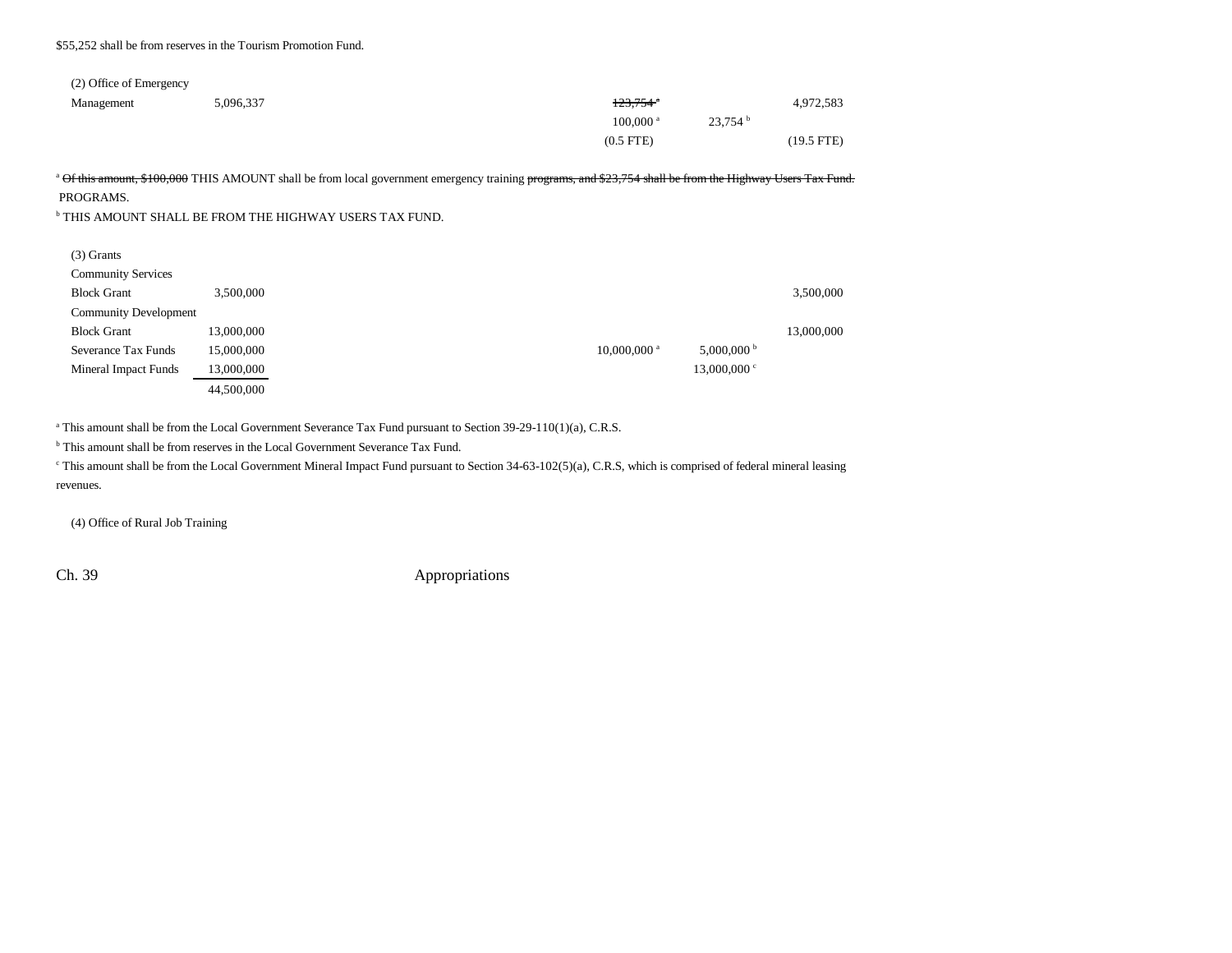|                        | <b>APPROPRIATION FROM</b>            |                         |              |    |                               |    |                               |                             |                             |                                |
|------------------------|--------------------------------------|-------------------------|--------------|----|-------------------------------|----|-------------------------------|-----------------------------|-----------------------------|--------------------------------|
|                        | <b>ITEM &amp;</b><br><b>SUBTOTAL</b> |                         | <b>TOTAL</b> |    | <b>GENERAL</b><br><b>FUND</b> |    | <b>GENERAL</b><br><b>FUND</b> | <b>CASH</b><br><b>FUNDS</b> | <b>CASH</b><br><b>FUNDS</b> | <b>FEDERAL</b><br><b>FUNDS</b> |
|                        | \$                                   | \$                      |              | \$ |                               | \$ | <b>EXEMPT</b>                 | \$                          | \$<br><b>EXEMPT</b>         | \$                             |
| Program Costs          |                                      | 7,027,164<br>(38.0 FTE) |              |    |                               |    |                               |                             |                             |                                |
| <b>Travel Expenses</b> |                                      | 40,000                  |              |    |                               |    |                               |                             |                             |                                |
|                        |                                      | 7,067,164               |              |    |                               |    |                               |                             | 7,067,164 $(T)^a$           |                                |

<sup>a</sup> This amount shall be from federal funds appropriated in the Office of the Governor.

### **(B) Economic Development**

Travel Expenses 52,000

| (1) Motion Picture and       |                      |         |
|------------------------------|----------------------|---------|
| <b>Television Production</b> |                      |         |
| Program Costs                | 338,840              |         |
|                              | $(6.0$ FTE)          |         |
| <b>Travel Expenses</b>       | 12,306               |         |
|                              | 351,146              | 351,146 |
| (2) Tourism Board            |                      |         |
| Program Costs                | 3,539,000            |         |
|                              | 3,614,000            |         |
|                              | <del>(9.0 FTE)</del> |         |
|                              | $(11.5$ FTE)         |         |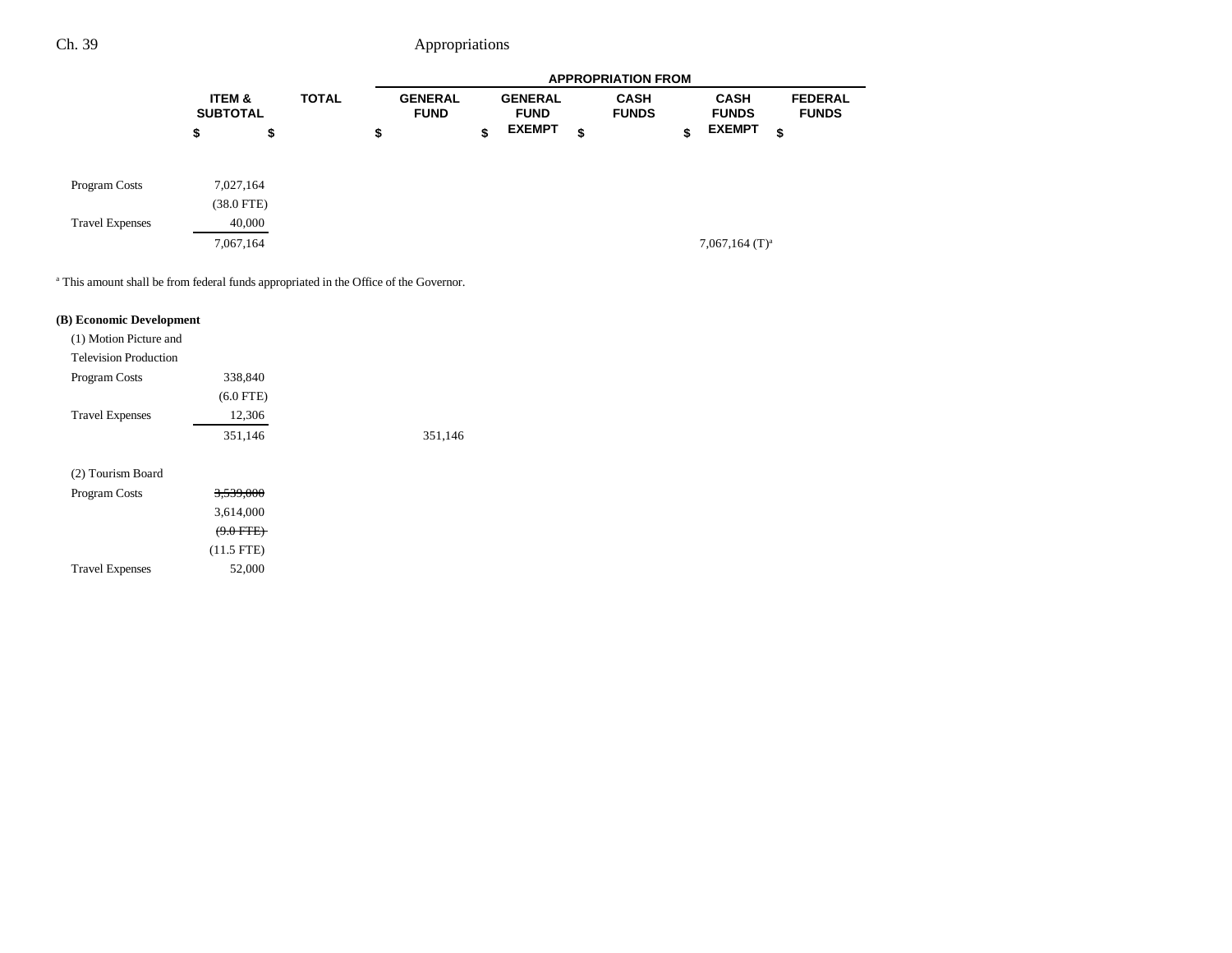|                                                                                                                                                   | 3,591,000<br>3,666,000                     |           | 48,743 <sup>a</sup>  | 3.542.<br>3,617,257 $^{\rm b}$ |
|---------------------------------------------------------------------------------------------------------------------------------------------------|--------------------------------------------|-----------|----------------------|--------------------------------|
| <sup>a</sup> This amount shall be from the Limited Gaming Fund.<br><sup>b</sup> This amount shall be from reserves in the Tourism Promotion Fund. |                                            |           |                      |                                |
| (3) Economic Development<br><b>Commission Incentives</b><br>and Marketing <sup>72,73</sup>                                                        | 1,700,000                                  | 1,700,000 |                      |                                |
| (C) Economic Development Programs<br>(1) Department of Agriculture<br><b>Agriculture Marketing</b>                                                | <del>632,190</del><br>572,219 <sup>b</sup> | 504,541   | <del>127,649 °</del> | $67,678$ (T) <sup>a</sup>      |

<sup>a</sup> Of this amount, \$59,971 shall be from fees for services and cash raised for economic development programs, and \$67,678(T) THIS AMOUNT shall be from competitive

grants that may be received from the Department of Local Affairs, Economic Development Commission.

b THIS SUBTOTAL DOES NOT INCLUDE \$59,971 OF FEES FOR SERVICES AND CASH RAISED FOR ECONOMIC DEVELOPMENT PROGRAMS WHICH IS APPROPRIATED DIRECTLY IN THE DEPARTMENT OF AGRICULTURE, AGRICULTURAL MARKETS DIVISION.

| Ch. 39                   |         | Appropriations |
|--------------------------|---------|----------------|
| <b>Travel Expenses</b>   | 3.945   | 3,945          |
| Administration           |         |                |
| Administration           | 216,442 | 216,442        |
| Economic Development     |         |                |
| (2) Governor's Office of |         |                |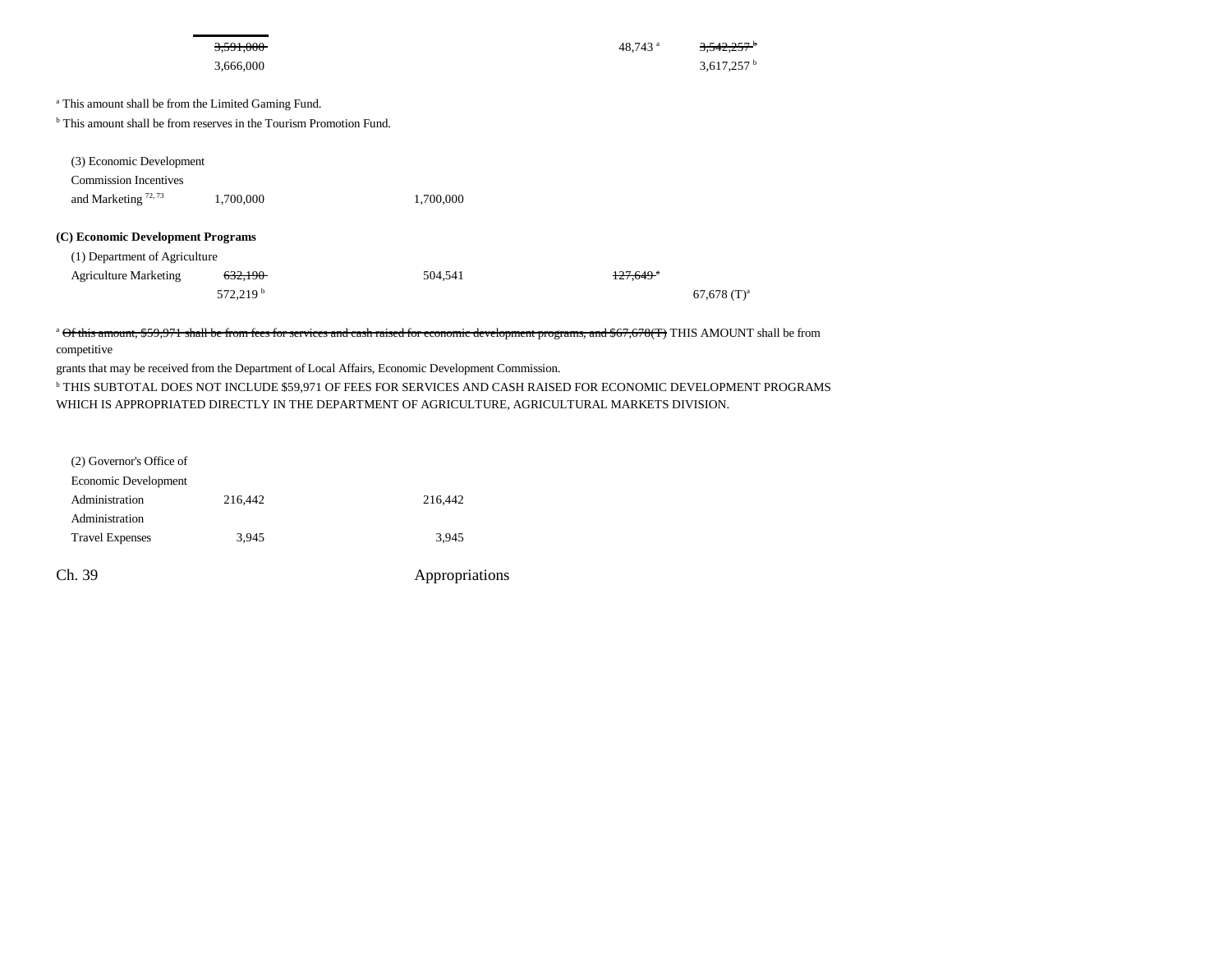|                             |                           |              | <b>APPROPRIATION FROM</b>     |    |                               |    |                             |    |                             |    |                                |
|-----------------------------|---------------------------|--------------|-------------------------------|----|-------------------------------|----|-----------------------------|----|-----------------------------|----|--------------------------------|
|                             | ITEM &<br><b>SUBTOTAL</b> | <b>TOTAL</b> | <b>GENERAL</b><br><b>FUND</b> |    | <b>GENERAL</b><br><b>FUND</b> |    | <b>CASH</b><br><b>FUNDS</b> |    | <b>CASH</b><br><b>FUNDS</b> |    | <b>FEDERAL</b><br><b>FUNDS</b> |
|                             | \$                        | \$           | \$                            | \$ | <b>EXEMPT</b>                 | \$ |                             | \$ | <b>EXEMPT</b>               | \$ |                                |
|                             |                           |              |                               |    |                               |    |                             |    |                             |    |                                |
| <b>Business Development</b> | 840,709                   |              | 742,107                       |    |                               |    |                             |    |                             |    | 98,602                         |
| <b>Business Development</b> |                           |              |                               |    |                               |    |                             |    |                             |    |                                |
| <b>Travel Expenses</b>      | 76,085                    |              | 64,687                        |    |                               |    |                             |    |                             |    | 11,398                         |
| <b>DEFENSE</b>              |                           |              |                               |    |                               |    |                             |    |                             |    |                                |
| <b>CONVERSION</b>           |                           |              |                               |    |                               |    |                             |    |                             |    |                                |
| <b>AND RETENTION</b>        |                           |              |                               |    |                               |    |                             |    |                             |    |                                |
| COUNCIL                     | 350,000                   |              |                               |    |                               |    |                             |    | $150,000$ (T) <sup>c</sup>  |    | 200,000                        |
| <b>Grand Junction</b>       |                           |              |                               |    |                               |    |                             |    |                             |    |                                |
| Satellite Office            | 40,089                    |              | 40,089                        |    |                               |    |                             |    |                             |    |                                |
| <b>Grand Junction</b>       |                           |              |                               |    |                               |    |                             |    |                             |    |                                |
| Satellite Office            |                           |              |                               |    |                               |    |                             |    |                             |    |                                |
| <b>Travel Expenses</b>      | 7,611                     |              | 7,611                         |    |                               |    |                             |    |                             |    |                                |
| Colorado First              | 64,715                    |              | 64,715                        |    |                               |    |                             |    |                             |    |                                |
| Colorado First              |                           |              |                               |    |                               |    |                             |    |                             |    |                                |
| <b>Travel Expenses</b>      | 774                       |              | 774                           |    |                               |    |                             |    |                             |    |                                |
| Minority Business Office    | 141,279                   |              | 131,279                       |    |                               |    | $10,000$ <sup>a</sup>       |    |                             |    |                                |
| Minority Business Office    |                           |              |                               |    |                               |    |                             |    |                             |    |                                |
| <b>Travel Expenses</b>      | 3,696                     |              | 3,696                         |    |                               |    |                             |    |                             |    |                                |
| <b>Small Business</b>       |                           |              |                               |    |                               |    |                             |    |                             |    |                                |
| Assistance                  | 195,559                   |              | 195,559                       |    |                               |    |                             |    |                             |    |                                |
| <b>Small Business</b>       |                           |              |                               |    |                               |    |                             |    |                             |    |                                |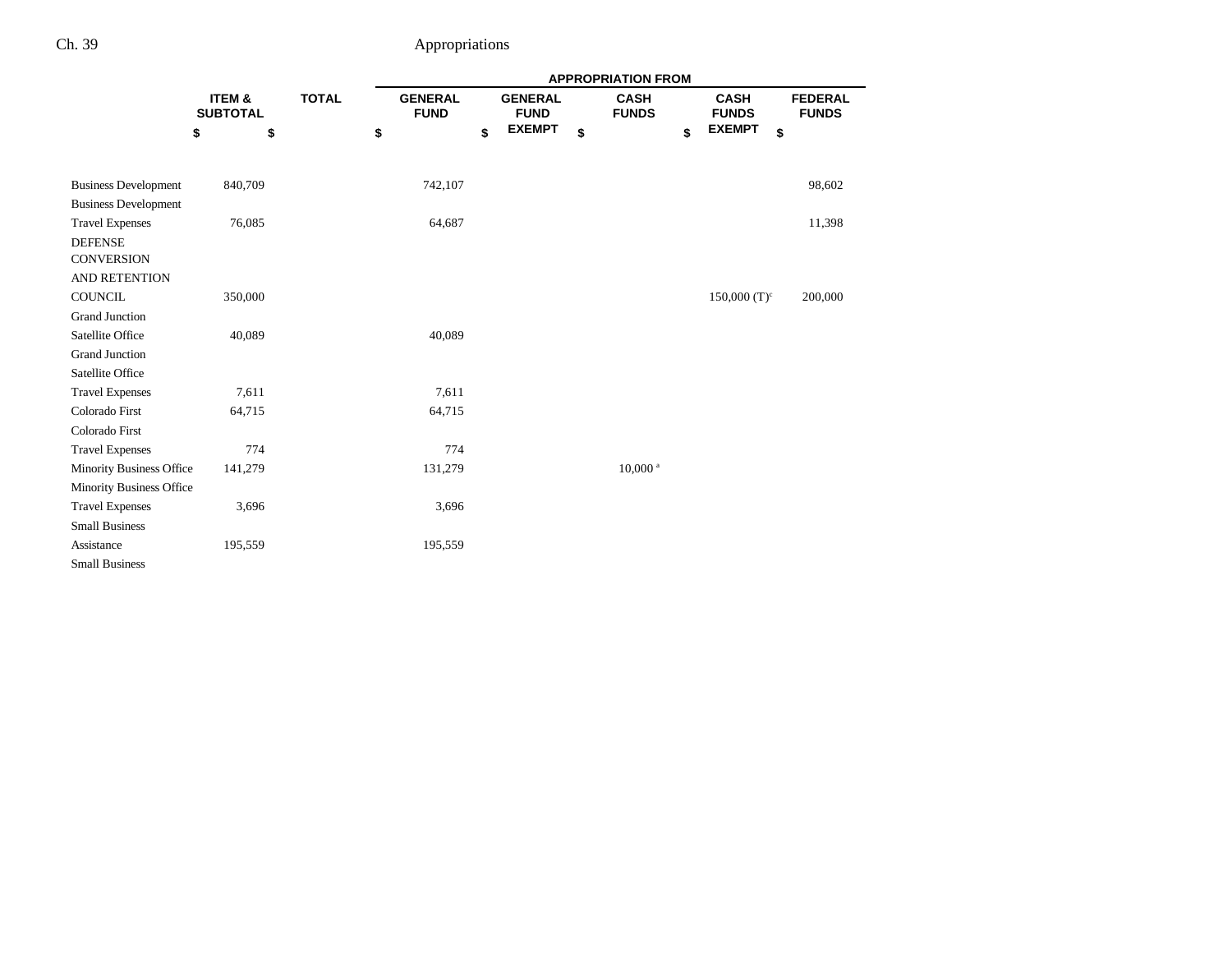| Assistance Travel             |           |         |                     |
|-------------------------------|-----------|---------|---------------------|
| Expenses                      | 9,844     | 9,844   |                     |
| Leading Edge Program          |           |         |                     |
| Grants                        | 120,000   | 44,569  | 75,431 <sup>b</sup> |
| <b>Small Business</b>         |           |         |                     |
| <b>Development Centers</b>    | 1,073,772 | 53,813  | 1,019,959           |
| <b>Small Business</b>         |           |         |                     |
| <b>Development Centers</b>    |           |         |                     |
| <b>Travel Expenses</b>        | 7,733     | 387     | 7,346               |
| <b>International Trade</b>    |           |         |                     |
| Office                        | 951,837   | 951,837 |                     |
| <b>International Trade</b>    |           |         |                     |
| <b>Office Travel Expenses</b> | 89,490    | 89,490  |                     |
|                               | 3,843,580 |         |                     |
|                               | 4,193,580 |         |                     |

<sup>a</sup> This amount shall be from the Minority Business Fund pursuant to Section 24-49.5-104, C.R.S.

<sup>b</sup> This amount shall be from grants and donations.

 $^\circ$  THIS AMOUNT SHALL BE FROM COMPETITIVE GRANTS THAT MAY BE RECEIVED FROM THE DEPARTMENT OF LOCAL AFFAIRS, ECONOMIC

DEVELOPMENT COMMISSION.

(3) Department of Regulatory Agencies  $O<sup>f</sup>$   $\log$  of Regulatory Reformed  $\frac{1}{\log q}$ 

| Office of Regulatory Reform |         |         |                     |                       |
|-----------------------------|---------|---------|---------------------|-----------------------|
| Program Costs               | 264.001 | 163.244 | 85.757 <sup>a</sup> | $15,000^{\mathrm{b}}$ |
| <b>Travel Expenses</b>      | 2.708   | .568    | .140 <sup>a</sup>   |                       |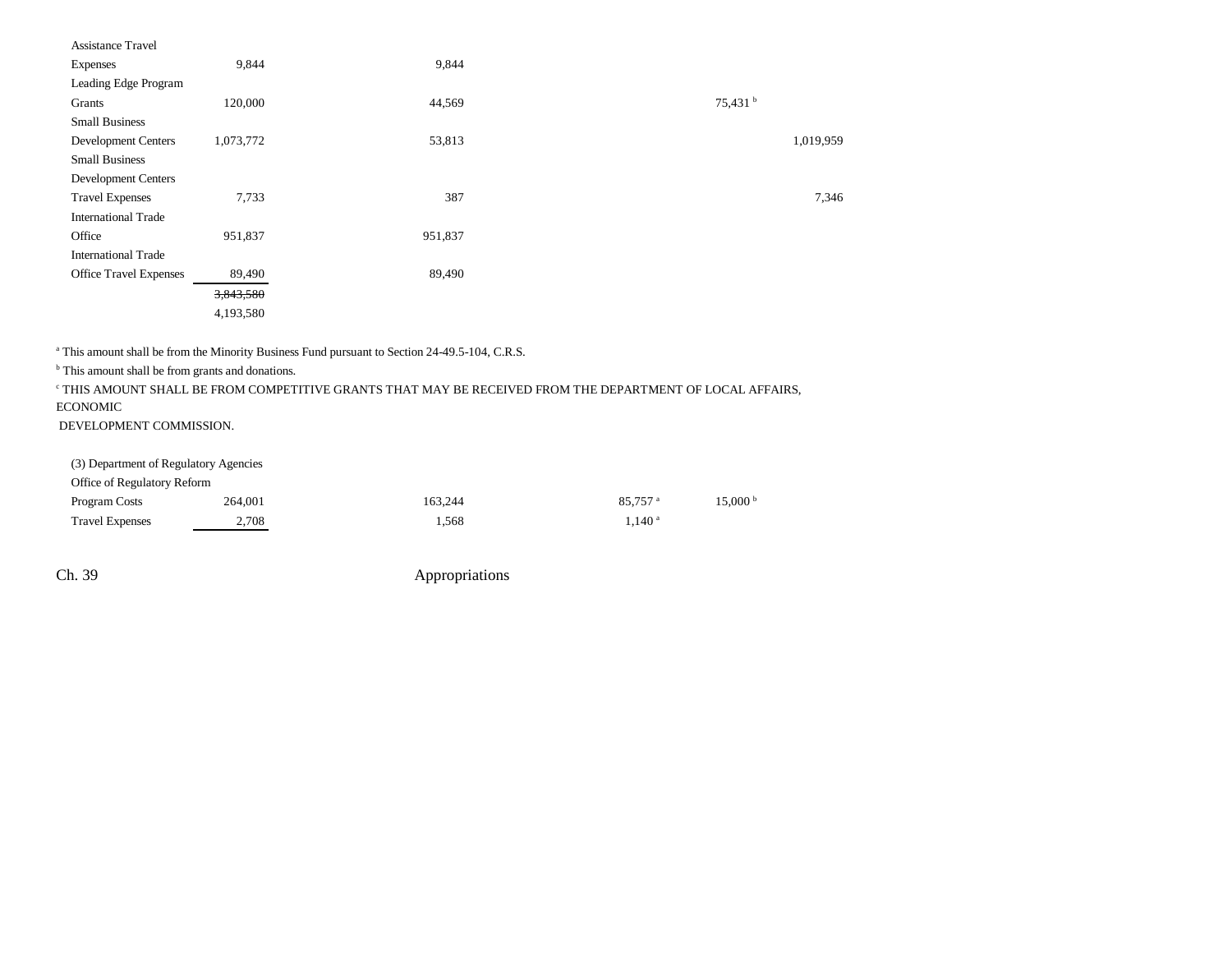|                   |              |                | <b>APPROPRIATION FROM</b> |                |  |              |               |                |  |
|-------------------|--------------|----------------|---------------------------|----------------|--|--------------|---------------|----------------|--|
| <b>ITEM &amp;</b> | <b>TOTAL</b> | <b>GENERAL</b> |                           | <b>GENERAL</b> |  | <b>CASH</b>  | <b>CASH</b>   | <b>FEDERAL</b> |  |
| <b>SUBTOTAL</b>   |              | <b>FUND</b>    |                           | <b>FUND</b>    |  | <b>FUNDS</b> | <b>FUNDS</b>  | <b>FUNDS</b>   |  |
|                   |              | œ              |                           | <b>EXEMPT</b>  |  |              | <b>EXEMPT</b> |                |  |

266,709

<sup>a</sup> Of these amounts, \$76,897 shall be from the Stationary Sources Control Fund pursuant to Section 25-7-114.6, C.R.S., SECTION 25-7-114.7, C.R.S., and \$10,000 shall be

from nonstate government sources. Included in this amount is \$12,186 in indirect cost assessments.

<sup>b</sup> This amount shall be from grants and donations. For purposes of complying with the limitation on state fiscal year spending imposed by Article X, Section 20 of the State Constitution, these moneys are included for informational purposes as they are continuously appropriated by a permanent statute or constitutional provision.

**AFFAIRS**) **5114,276,502** \$16,122,101 \$16,122,101 \$12,097,806<sup>n</sup> \$49,812,482<sup>n</sup> \$36,244,113

\$115,463,389 \$16,132,500 \$12,203,384 \$50,682,874 \$56,444,631

| (4) Department of Higher Education |           |            |  |
|------------------------------------|-----------|------------|--|
| Colorado Advanced                  |           |            |  |
| <b>Technology Institute</b>        |           |            |  |
| Program Costs                      | 3,389,441 |            |  |
| <b>Travel Expenses</b>             | 21,660    |            |  |
|                                    | 3,411,101 | 3,411,101  |  |
|                                    |           | 72,074,810 |  |
|                                    |           | 72,439,839 |  |
| <b>TOTALS PART XIII (LOCAL</b>     |           |            |  |